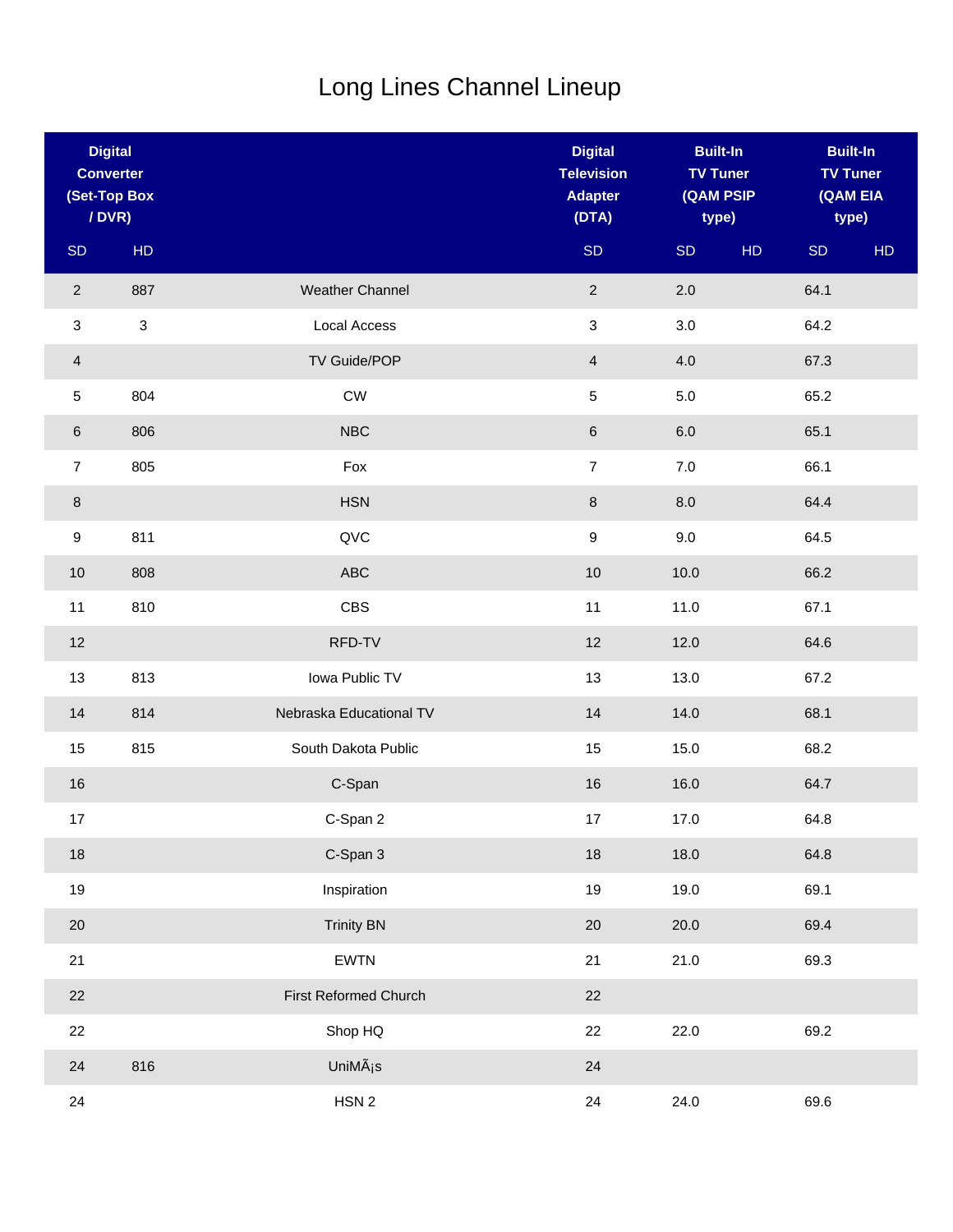| 25 |     | <b>JTV</b>                  | 25 | 25.0 | 69.7  |
|----|-----|-----------------------------|----|------|-------|
| 25 |     | Telemundo                   | 25 |      |       |
| 26 | 817 | Galavision                  | 26 |      |       |
| 27 | 818 | Univision                   | 27 |      |       |
| 29 | 823 | ${\sf FX}$                  | 29 | 29.0 | 14.1  |
| 30 | 824 | <b>FXX</b>                  | 30 | 30.0 | 14.2  |
| 31 | 820 | <b>USA</b>                  | 31 | 31.0 | 14.3  |
| 32 | 981 | Syfy                        | 32 | 32.0 | 14.4  |
| 33 | 821 | <b>TNT</b>                  | 33 | 33.0 | 14.5  |
| 34 | 822 | <b>TBS</b>                  | 34 | 34.0 | 14.6  |
| 35 | 840 | <b>ESPN</b>                 | 35 | 35.0 | 14.7  |
| 36 | 841 | ESPN 2                      | 36 | 36.0 | 15.1  |
| 37 | 607 | <b>Big Ten Network IOWA</b> | 37 | 37.0 | 15.2  |
| 37 | 845 | <b>Big Ten Network</b>      | 37 | 37.0 | 15.2  |
| 38 | 850 | <b>Bally Sports Midwest</b> | 38 | 38.0 | 15.3  |
| 38 | 850 | <b>Bally Sports North</b>   | 38 | 38.0 | 15.3  |
| 39 | 848 | Fox Sports 1                | 39 | 39.0 | 15.4  |
| 41 | 854 | <b>NFL Network</b>          | 41 | 41.0 | 15.6  |
| 41 | 600 | <b>NFL Network</b>          | 41 | 41.0 | 15.6  |
| 42 | 856 | <b>Golf Channel</b>         | 42 | 42.0 | 15.7  |
| 44 | 849 | Fox Sports 2                | 44 | 44.0 | 16.2  |
| 45 | 880 | NewsMax                     | 45 | 45.0 | 16.3  |
| 46 |     | Court TV                    | 46 | 46.0 | 16.9  |
| 47 | 881 | Fox News                    | 47 | 47.0 | 16.4  |
| 48 | 884 | <b>CNN</b>                  | 48 | 48.0 | 16.5  |
| 49 | 885 | Headline New (HLN)          | 49 | 49.0 | 16.6  |
| 50 | 886 | <b>MSNBC</b>                | 50 | 50.0 | 16.7  |
| 51 | 883 | <b>CNBC</b>                 | 51 | 51.0 | 16.8  |
| 52 | 882 | Fox Business                | 51 |      | 119.3 |
| 53 | 901 | A&E                         | 53 | 53.0 | 17.1  |
| 54 | 902 | Discovery Channel           | 54 | 54.0 | 17.2  |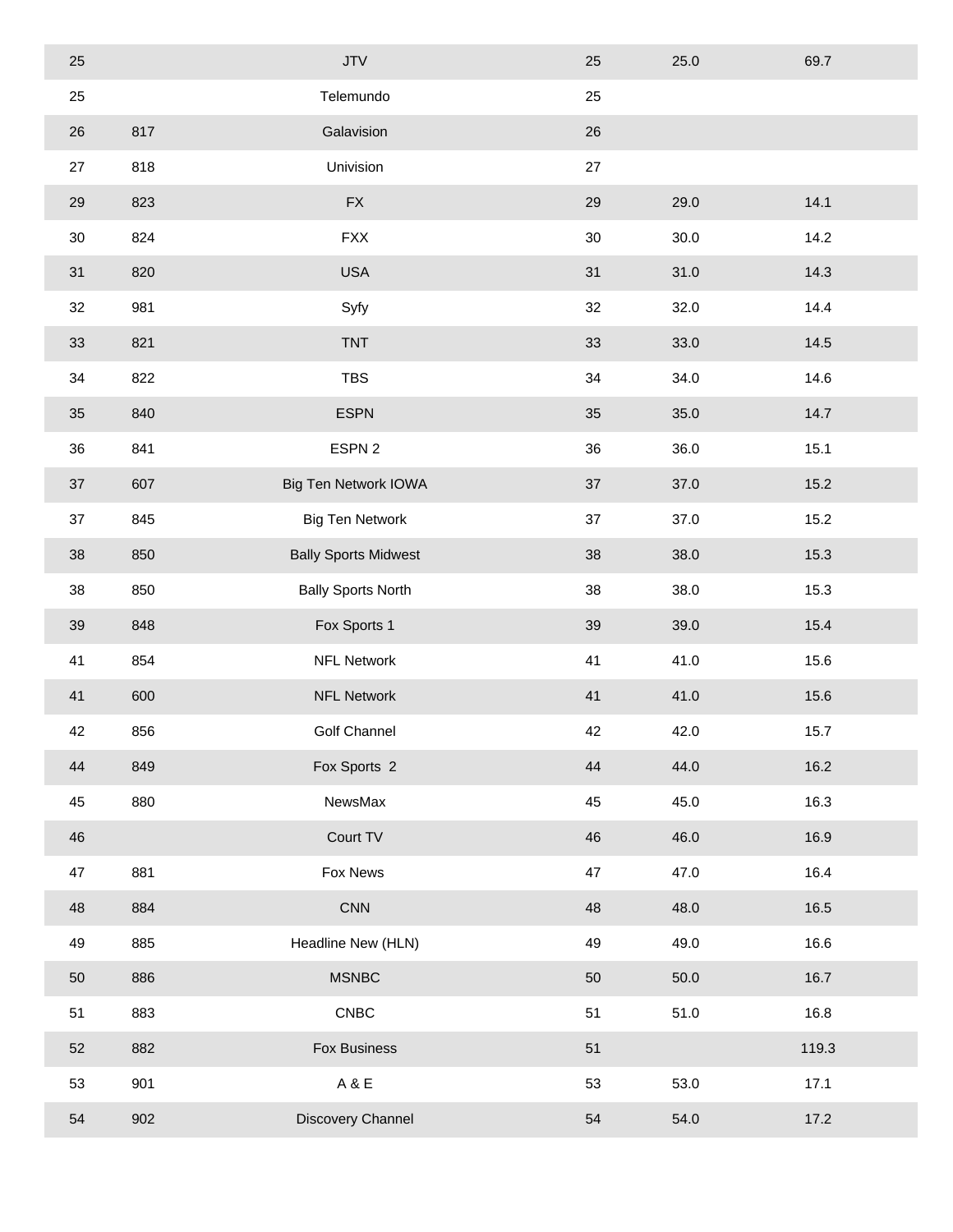| 55     | 903 | Animal Planet          | 55     | 55.0 | 18.8 |
|--------|-----|------------------------|--------|------|------|
| 56     | 904 | <b>TLC</b>             | 56     | 56.0 | 17.4 |
| 57     | 907 | <b>Travel Channel</b>  | 57     | 57.0 | 17.5 |
| 58     | 910 | National Geographic    | 58     | 58.0 | 17.6 |
| 59     | 912 | <b>History Channel</b> | 59     | 59.0 | 17.7 |
| 61     | 825 | <b>FXM</b>             | 61     | 61.0 | 18.1 |
| 62     | 827 | <b>TCM</b>             | 62     | 62.0 | 18.2 |
| 63     | 828 | $\mathsf{AMC}$         | 63     | 63.0 | 18.3 |
| 64     | 952 | <b>LMN</b>             | 64     | 64.0 | 18.4 |
| 65     | 951 | Lifetime               | 65     | 65.0 | 18.5 |
| 66     | 954 | WE                     | 66     | 66.0 | 18.6 |
| 67     | 955 | Oxygen                 | 67     | 67.0 | 18.7 |
| 68     | 956 | Bravo                  | 68     | 68.0 | 19.1 |
| 69     | 957 | Food Network           | 69     | 69.0 | 19.2 |
| $70\,$ | 959 | <b>HGTV</b>            | 70     | 70.0 | 19.3 |
| $71$   | 980 | E! Entertainment       | 71     | 71.0 | 19.4 |
| 72     | 889 | <b>BBC</b> America     | 72     | 72.0 | 21.6 |
| 73     | 940 | Disney Channel         | 73     | 73.0 | 19.5 |
| 74     | 943 | Cartoon Network        | 74     | 74.0 | 19.6 |
| 75     | 944 | Nickelodeon            | 75     | 75.0 | 19.7 |
| 76     | 948 | Freeform               | 76     | 76.0 | 20.1 |
| 77     | 949 | Hallmark               | $77\,$ | 77.0 | 20.2 |
| 78     | 950 | <b>Hallmark Movies</b> | 78     | 78.0 | 20.3 |
| 79     | 809 | <b>News Nation</b>     | 79     | 79.0 | 20.4 |
| 80     | 983 | <b>Comedy Central</b>  | 80     | 80.0 | 20.5 |
| 81     | 985 | Tru TV                 | 81     | 81.0 | 20.6 |
| 83     | 987 | Paramount Network      | 83     | 83.0 | 20.8 |
| 84     | 990 | <b>MTV</b>             | 84     | 84.0 | 20.9 |
| 85     | 992 | VH <sub>1</sub>        | 85     | 85.0 | 21.1 |
| 86     | 994 | <b>CMT</b>             | 86     | 86.0 | 21.2 |
| 87     | 915 | <b>TV Land</b>         | 87     | 87.0 | 21.3 |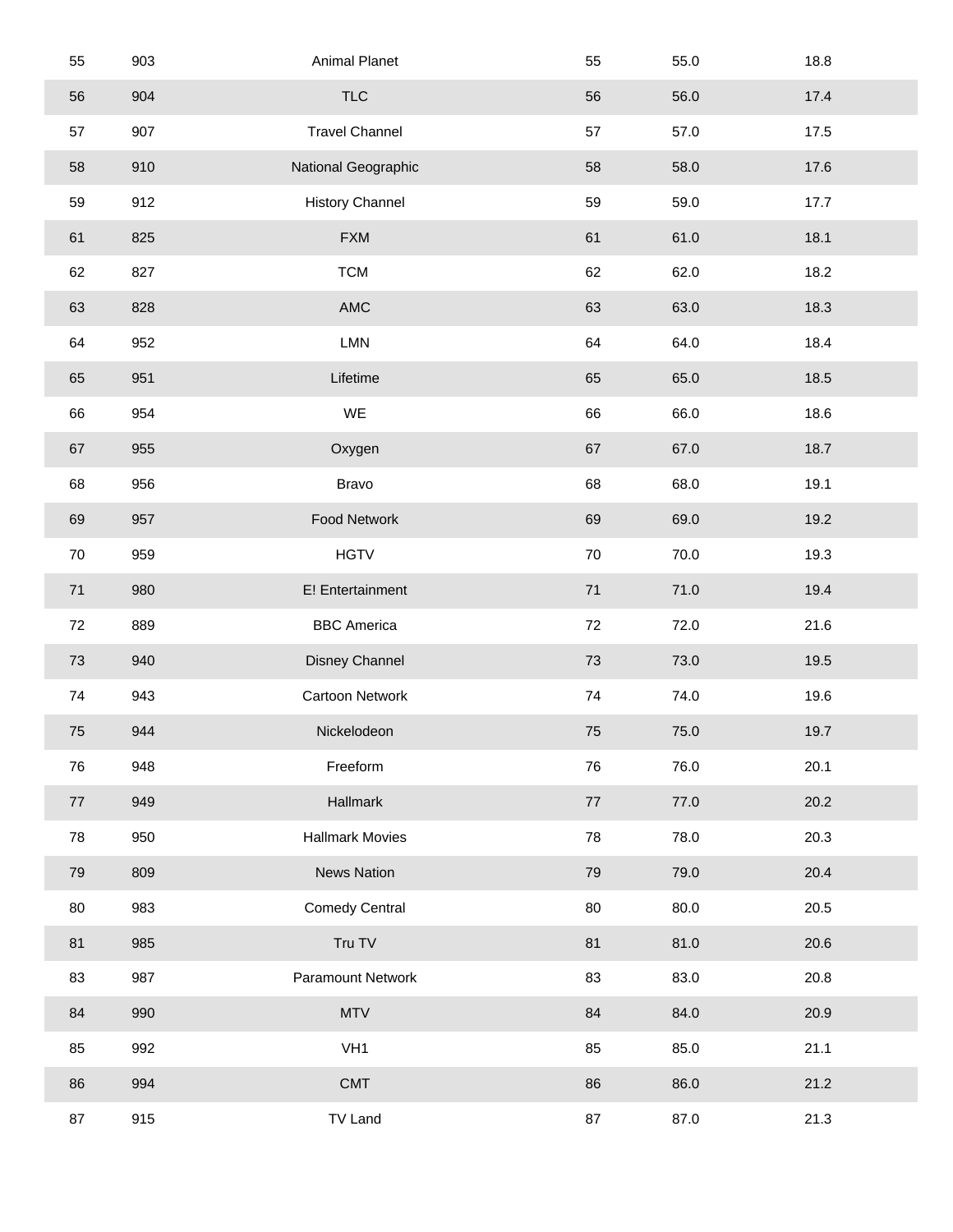| 88  | 916 | PoP TV                          | 88     | 88.0    | 21.4 |  |
|-----|-----|---------------------------------|--------|---------|------|--|
| 89  | 953 | <b>OWN</b>                      | 89     | 89.0    | 19.8 |  |
| 90  | 905 | $\sf ID$                        | $90\,$ | 90.0    | 19.9 |  |
| 91  | 859 | Olympics                        | 91     | 91.0    |      |  |
| 92  | 853 | Tennis                          | 92     | 92.0    | 21.5 |  |
| 93  | 948 | Hallmark Drama                  | 93     | 93.0    | 20.1 |  |
| 94  | 928 | $\ensuremath{\mathsf{IFC}}$     | 94     | 94.0    | 21.7 |  |
| 95  | 929 | Sundance                        | 95     | 95.0    |      |  |
| 98  |     | News Channel Nebraska           | 98     | 98.0    |      |  |
| 155 |     | Mystery                         | 155    |         | 66.5 |  |
| 156 |     | Laff                            | 156    |         | 66.7 |  |
| 157 |     | Bounce                          | 157    |         | 67.6 |  |
| 158 |     | Comet                           | 158    |         | 67.5 |  |
| 159 |     | <b>TBD</b>                      | 158    |         |      |  |
| 160 |     | MeTV                            | 160    | 6.1     | 65.3 |  |
| 161 |     | Dabl                            | 161    | 7.1     | 66.3 |  |
| 162 |     | Charge                          | 162    | $7.2\,$ | 66.4 |  |
| 163 |     | Stadium                         | 163    |         | 65.7 |  |
| 164 |     | IPBS-Create                     | 164    | 13.1    |      |  |
| 165 |     | <b>IPBSWorld</b>                | 165    | 13.2    |      |  |
| 166 |     | PBS KIDS                        | 166    | 13.3    |      |  |
| 167 |     | HSN <sub>2</sub>                | 167    | 8.1     |      |  |
| 168 |     | Jewelry TV                      | 168    | 22.1    |      |  |
| 169 |     | Court TV                        | 169    | $6.2\,$ | 68.3 |  |
| 170 |     | Ion TV                          | 170    | 6.3     | 68.4 |  |
| 200 | 860 | <b>BTN Xtra</b>                 | 200    |         |      |  |
| 201 |     | Stadium College Sports Atlantic | 201    |         |      |  |
| 202 |     | Stadium College Sports Central  | 202    |         |      |  |
| 203 |     | Stadium College Sports Pacific  | 203    |         |      |  |
| 204 | 824 | <b>FXX</b>                      | 204    |         |      |  |
| 205 | 844 | <b>SEC Network</b>              | 205    |         |      |  |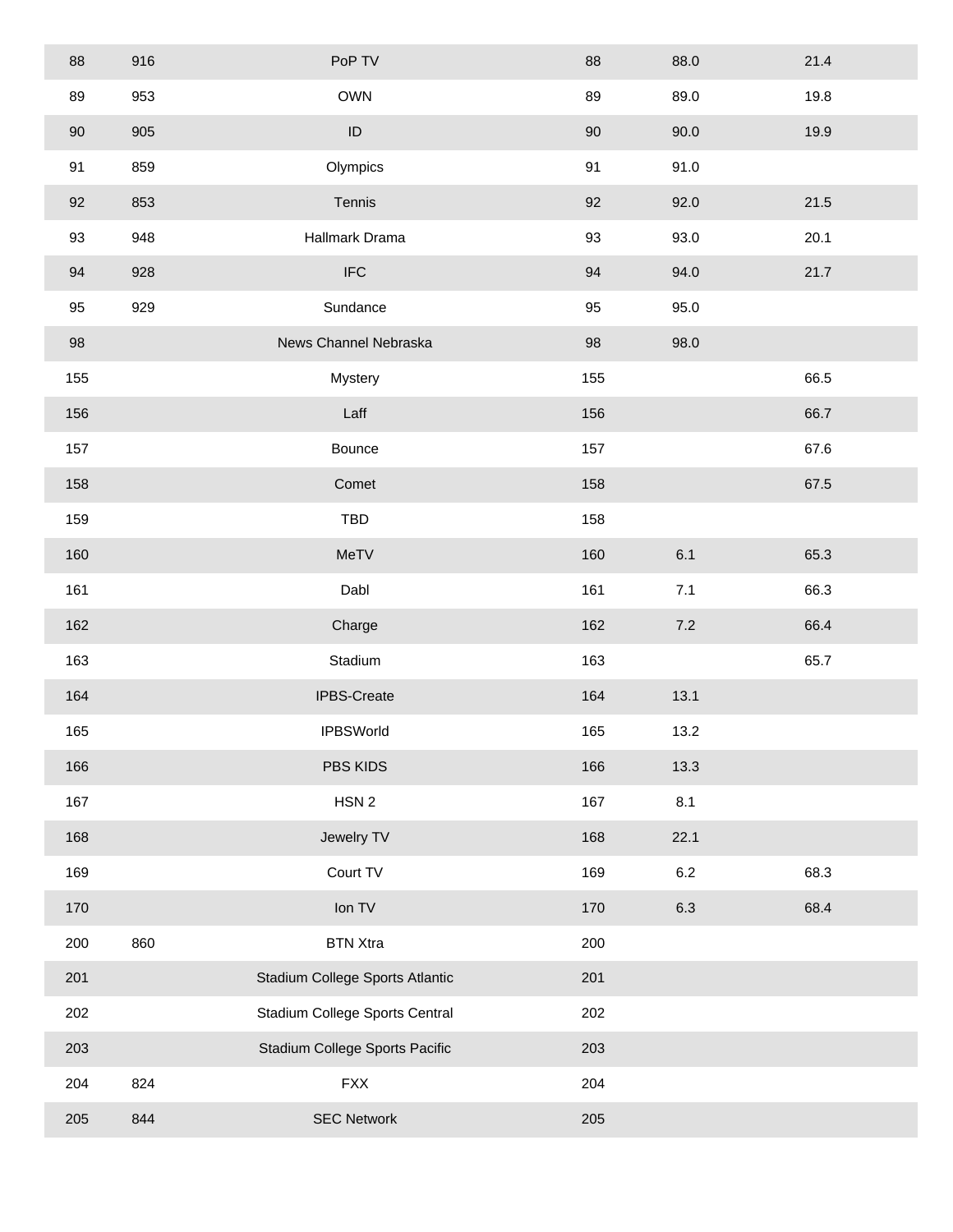| 206 | 861 | $\mathsf{ACC}$             |     |  |
|-----|-----|----------------------------|-----|--|
| 208 | 849 | Fox Sports 2               | 208 |  |
| 209 |     | Sportsman Channel          | 209 |  |
| 210 | 857 | Outdoor Channel            | 210 |  |
| 215 |     | Discovery Life             | 215 |  |
| 216 | 953 | <b>OWN</b>                 | 216 |  |
| 217 | 906 | Science Channel            | 217 |  |
| 218 | 909 | American Heroes            | 218 |  |
| 219 | 905 | ID Investigation Discovery | 219 |  |
| 220 | 913 | Vice                       | 220 |  |
| 221 | 961 | <b>FYI</b>                 | 221 |  |
| 230 |     | <b>FXM Retro</b>           | 230 |  |
| 231 | 889 | <b>BBC</b> America         | 231 |  |
| 232 | 914 | <b>Game Show</b>           | 232 |  |
| 233 |     | RFD                        | 233 |  |
| 240 | 995 | <b>GAC Family</b>          | 240 |  |
| 241 | 991 | MTV <sub>2</sub>           | 242 |  |
| 242 |     | <b>BET Jams</b>            | 242 |  |
| 243 |     | Nick music                 | 243 |  |
| 244 |     | <b>MTV Classics</b>        | 244 |  |
| 245 |     | <b>BET Soul</b>            | 245 |  |
| 246 | 994 | <b>CMT Pure Country</b>    | 246 |  |
| 250 |     | Teen Nick                  | 250 |  |
| 251 | 942 | Disney XD                  | 251 |  |
| 252 | 947 | Discovery Family           | 252 |  |
| 253 | 945 | Nick Jr.                   | 253 |  |
| 254 | 946 | Nick Toons                 | 254 |  |
| 255 |     | Boomerang                  | 255 |  |
| 261 | 960 | Magnolia Network           | 261 |  |
| 262 | 908 | <b>Destination America</b> | 262 |  |
| 264 | 958 | Cooking Channel            | 264 |  |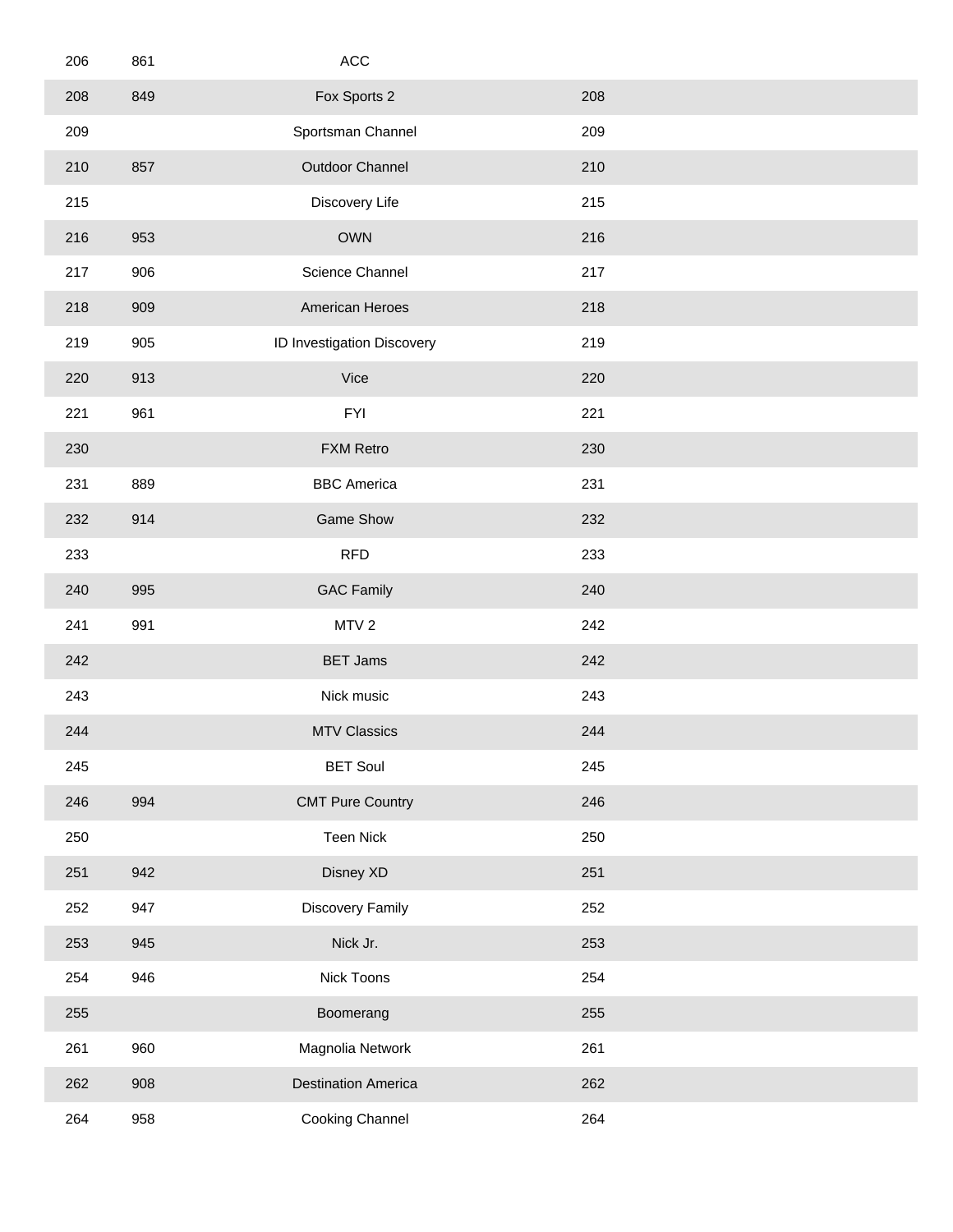| 270 | 941 | Disney Jr.                | 270 |  |
|-----|-----|---------------------------|-----|--|
| 271 |     | Lifetime Women            | 271 |  |
| 272 | 954 | WE                        | 272 |  |
| 273 |     | Inspiration               | 273 |  |
| 274 |     | C-Span 2                  | 274 |  |
|     | 107 | KELO                      | 107 |  |
|     | 171 | <b>HBO</b>                |     |  |
|     | 176 | Showtime                  |     |  |
|     | 177 | Showtime 2                |     |  |
|     | 181 | Cinemax                   |     |  |
|     | 186 | The Movie Channel         |     |  |
|     | 191 | Starz                     |     |  |
|     | 301 | <b>Hit List</b>           |     |  |
|     | 302 | Adult Pop                 |     |  |
|     | 303 | Folk Roots                |     |  |
|     | 304 | DanceClubbin'             |     |  |
|     | 305 | Hip-Hop R&B               |     |  |
|     | 306 | Jammin'                   |     |  |
|     | 307 | Classic R'N'B Soul        |     |  |
|     | 308 | Hip Hop R'N'B             |     |  |
|     | 309 | <b>Swinging Standards</b> |     |  |
|     | 310 | Gospel                    |     |  |
|     | 311 | Groove                    |     |  |
|     | 312 | Classic Rock              |     |  |
|     | 313 | Y <sub>2</sub> K          |     |  |
|     | 314 | Rock                      |     |  |
|     | 315 | Metal                     |     |  |
|     | 316 | Alternative               |     |  |
|     | 317 | Rock Hits                 |     |  |
|     | 318 | Alternative               |     |  |
|     | 319 | Chiill Lounge             |     |  |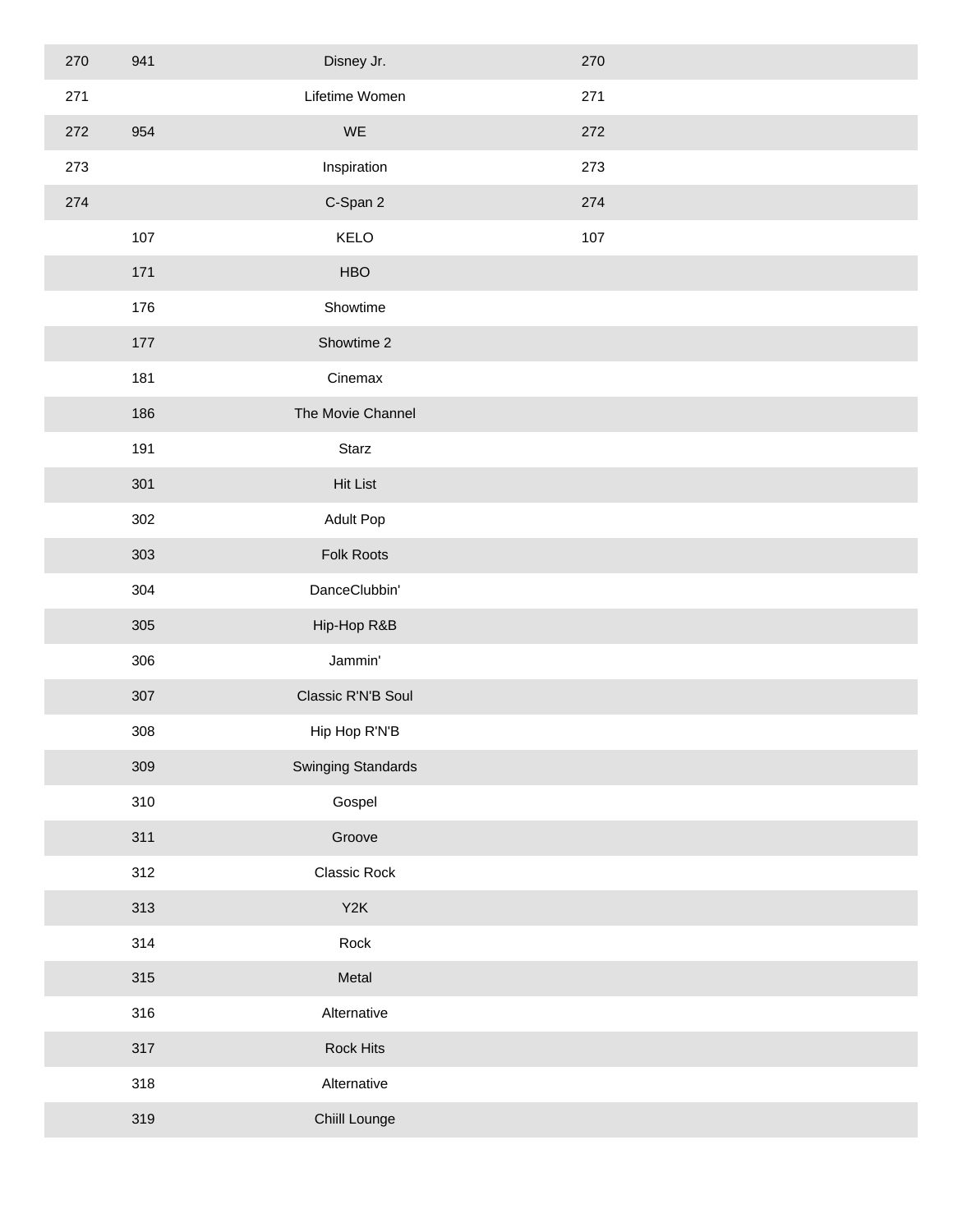| 320 | Popular Classical             |  |
|-----|-------------------------------|--|
| 321 | 90's                          |  |
| 322 | 80's                          |  |
| 323 | 70's                          |  |
| 324 | Jukebox Oldies                |  |
| 325 | Maximum Party                 |  |
| 326 | Broadway                      |  |
| 327 | Kidz Stuff                    |  |
| 328 | The Spa                       |  |
| 329 | Hot Country                   |  |
| 330 | No Fence                      |  |
| 331 | <b>Classic Country</b>        |  |
| 332 | Soul Storm                    |  |
| 333 | <b>Holiday Hits</b>           |  |
| 334 | Jazz Masters                  |  |
| 335 | Smooth Jazz                   |  |
| 336 | Jazz Now                      |  |
| 337 | <b>Blues</b>                  |  |
| 338 | Bluegrass                     |  |
| 339 | Easy Listening                |  |
| 340 | <b>Classical Masterpieces</b> |  |
| 341 | Christian Pop and Rock        |  |
| 342 | <b>Chamber Music</b>          |  |
| 343 | Retro Latino                  |  |
| 344 | Éxitos Tropicales             |  |
| 345 | <b>Felices Fiestas</b>        |  |
| 346 | Rock en Español               |  |
| 347 | Romance Latino                |  |
| 348 | <b>ALT-Country America</b>    |  |
| 349 | Éxitos del Momento            |  |
| 401 | HBO                           |  |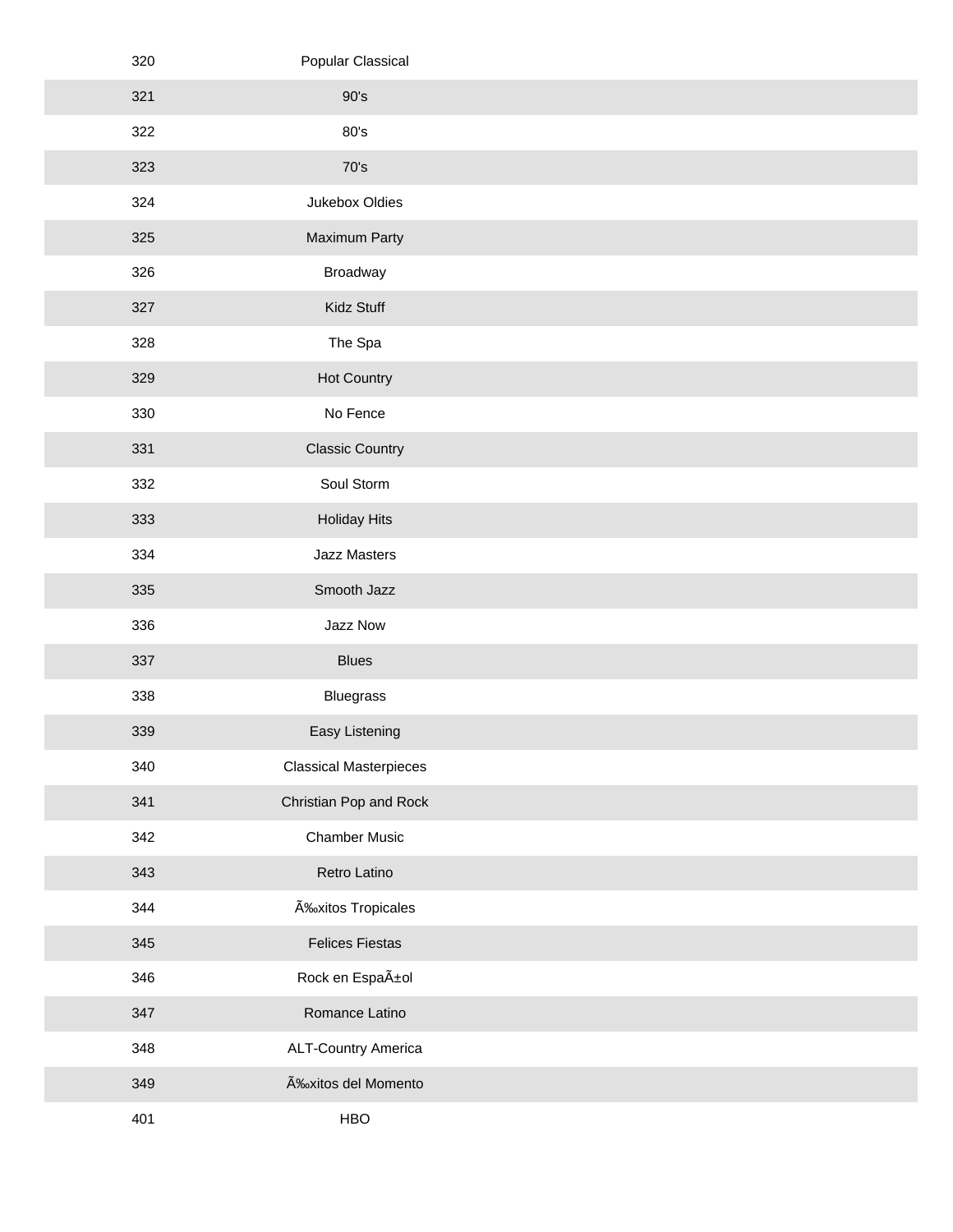| 402 | HBO <sub>2</sub>     |  |
|-----|----------------------|--|
| 403 | <b>HBO Signature</b> |  |
| 404 | HBO Zone             |  |
| 405 | <b>HBO Comedy</b>    |  |
| 406 | <b>HBO Family</b>    |  |
| 451 | Cinemax              |  |
| 452 | More Max             |  |
| 453 | <b>Action Max</b>    |  |
| 454 | <b>Thriller Max</b>  |  |
| 455 | Outer Max            |  |
| 456 | Max Latino           |  |
| 457 | 5 Star Max           |  |
| 458 | Movie Max            |  |
| 501 | Showtime             |  |
| 502 | Showtime 2           |  |
| 503 | Showtime Extreme     |  |
| 504 | Showtime Showcase    |  |
| 505 | Showtime Beyond      |  |
| 509 | FLIX                 |  |
| 510 | <b>TMC</b>           |  |
| 511 | <b>TMC Xtra</b>      |  |
| 551 | Starz                |  |
| 552 | Starz Edge           |  |
| 553 | Starz Cinema         |  |
| 554 | Starz Kids & Family  |  |
| 555 | Starz in Black       |  |
| 556 | <b>Starz Country</b> |  |
| 557 | Encore               |  |
| 558 | <b>Encore Action</b> |  |
| 559 | Encore Classic       |  |
| 560 | Encore Suspense      |  |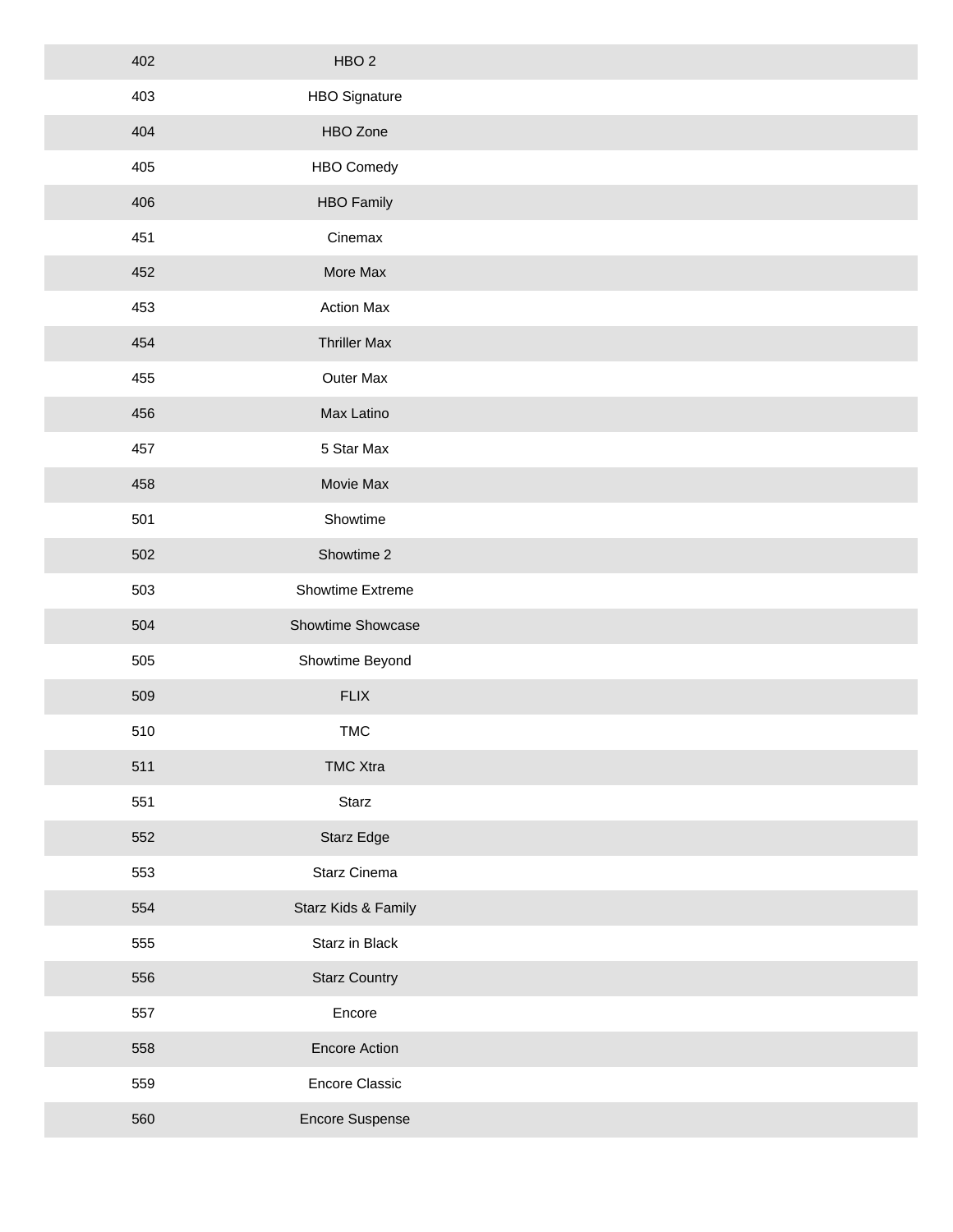| 561 | Encore Black                |  |
|-----|-----------------------------|--|
| 562 | <b>Encore Westerns</b>      |  |
| 563 | <b>Encore Family</b>        |  |
| 600 | <b>NFL Network</b>          |  |
| 601 | NFL RedZone                 |  |
| 602 | MLB Network (IA)            |  |
| 605 | <b>ACCN</b>                 |  |
| 606 | <b>SEC Network</b>          |  |
| 607 | <b>Big Ten Network</b>      |  |
| 608 | Stadium College Sp Atlantic |  |
| 609 | Stadium College             |  |
| 609 | Stadium College Sp Central  |  |
| 610 | Stadium College             |  |
| 610 | Stadium College Sp Pacific  |  |
| 611 | ESPN U                      |  |
| 611 | ESPN U                      |  |
| 613 | <b>ESPN News</b>            |  |
| 613 | <b>ESPN News</b>            |  |
| 615 | Fox Sports                  |  |
| 615 | FS <sub>2</sub>             |  |
| 619 | Sportsman                   |  |
| 620 | Outdoor Channel             |  |
| 620 | Outdoor                     |  |
| 621 | World Fishing Network       |  |
| 621 | Fisherman                   |  |
| 622 | PAC 12 National             |  |
| 622 | PAC-12 National             |  |
| 623 | PAC-12 Arizona              |  |
| 623 | PAC 12 Arizona              |  |
| 624 | PAC -12 Bay                 |  |
| 624 | PAC 12 Bay                  |  |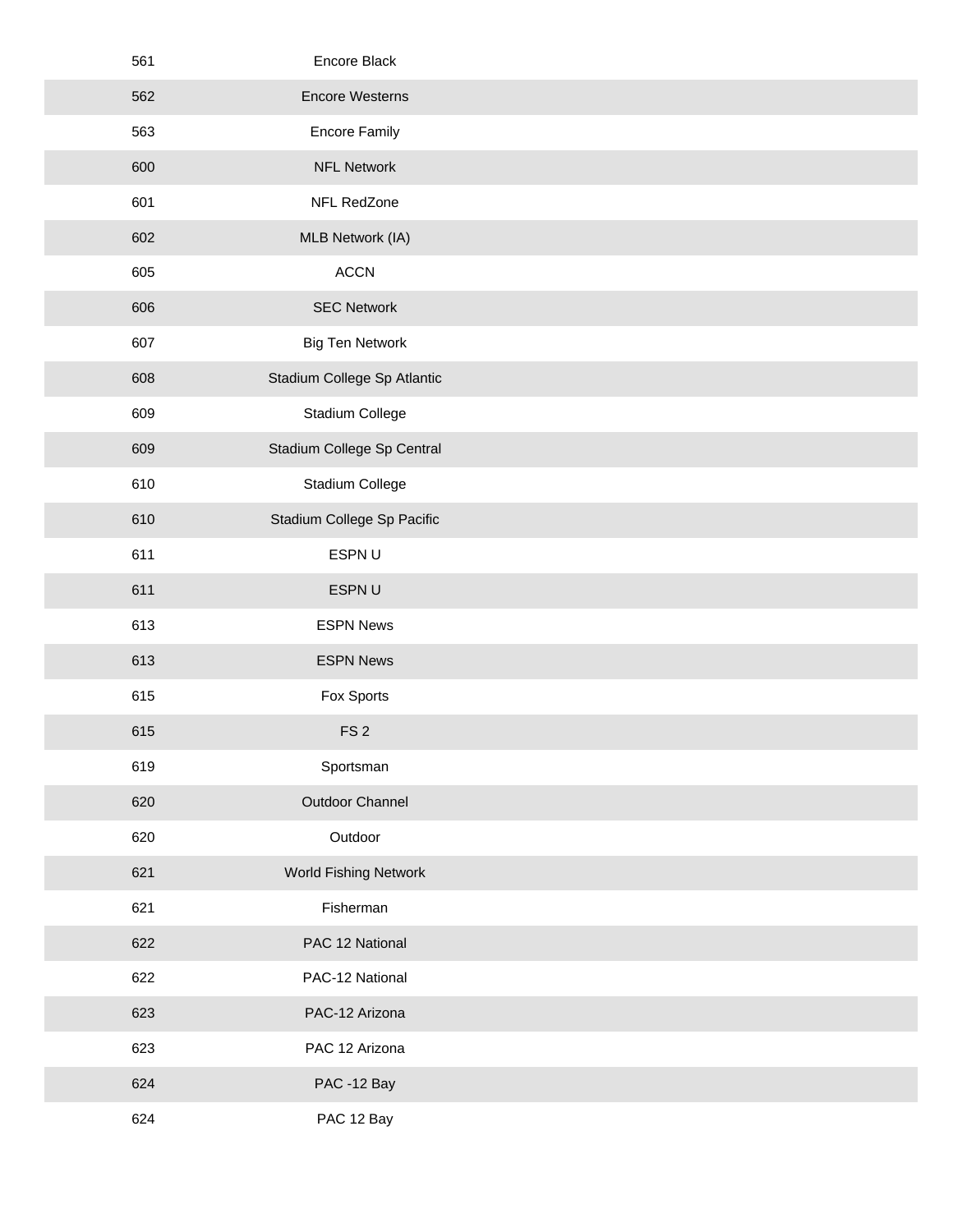| 624 | <b>PAC 12</b>         |
|-----|-----------------------|
| 625 | PAC 12 LA             |
| 625 | PAC-12 LA             |
| 626 | PAC 12 Mountain       |
| 626 | PAC-12 Mountain       |
| 627 | PAC 12 Oregon         |
| 627 | PAC-12 Oregon         |
| 628 | PAC 12 Washington     |
| 628 | PAC -12 Washington    |
| 701 | Discovery Espanol     |
| 702 | Fox Sports Espanol    |
| 703 | <b>ESPN Desportes</b> |
| 704 | Deplicula Classic     |
| 705 | Deplicula USA         |
| 706 | Telehit USA           |
| 707 | Bandmax               |
| 708 | Telehit Urbano        |
| 709 | NBC Universo          |
| 710 | Telemundo             |
| 711 | Galavision            |
| 712 | Univision             |
| 713 | Bandamzx              |
| 804 | ${\sf\small CW}$      |
| 805 | Fox                   |
| 806 | NBC                   |
| 808 | ${\sf ABC}$           |
| 809 | WGN                   |
| 810 | CBS                   |
| 811 | QVC                   |
| 813 | Iowa Public           |
| 814 | Nebraska Public       |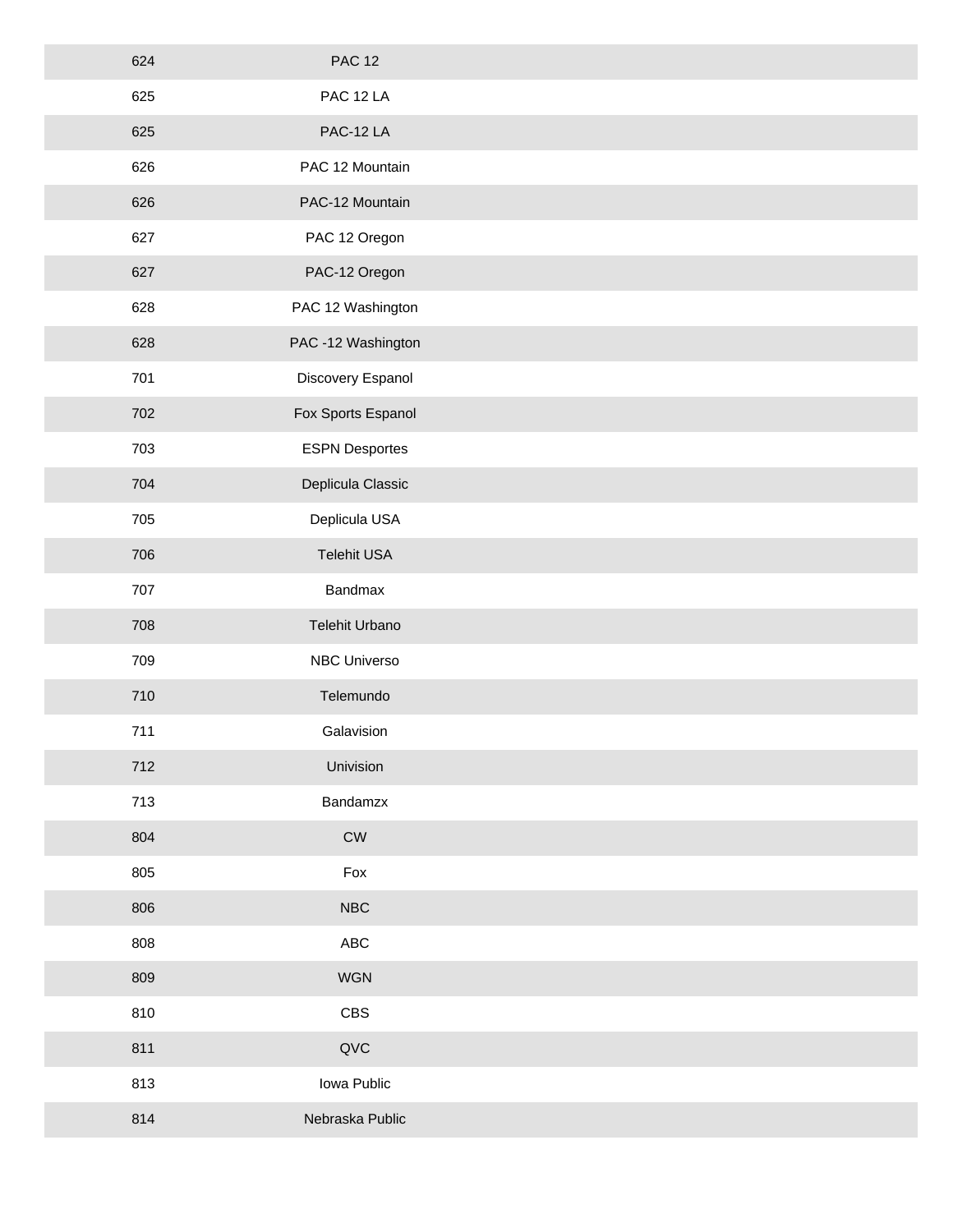| 815 | South Dakota Public            |
|-----|--------------------------------|
| 820 | <b>USA</b>                     |
| 821 | <b>TNT</b>                     |
| 822 | <b>TBS</b>                     |
| 823 | <b>FX</b>                      |
| 824 | <b>FXX</b>                     |
| 825 | <b>FXM</b>                     |
| 827 | <b>TCM</b>                     |
| 828 | AMC                            |
| 840 | <b>ESPN</b>                    |
| 841 | ESPN 2                         |
| 842 | ESPN U                         |
| 843 | Pac-12 National                |
| 844 | $\sf{SEC}$                     |
| 845 | Big Ten Iowa                   |
| 846 | Big Ten Nebraska               |
| 848 | Fox Sports 1                   |
| 849 | Fox Sports 2                   |
| 850 | <b>Bally Sports North</b>      |
| 851 | <b>Bally Sports North Plus</b> |
| 852 | MLB Network (IA)               |
| 853 | Tennis                         |
| 854 | <b>NFL Network</b>             |
| 855 | NFL Redzone                    |
| 856 | Golf Channel                   |
| 857 | Outdoor Channel                |
| 858 | <b>ESPN News</b>               |
| 859 | The Olympics Channel           |
| 860 | Big Ten Xtra                   |
| 863 | World Fishing                  |
| 881 | Fox News                       |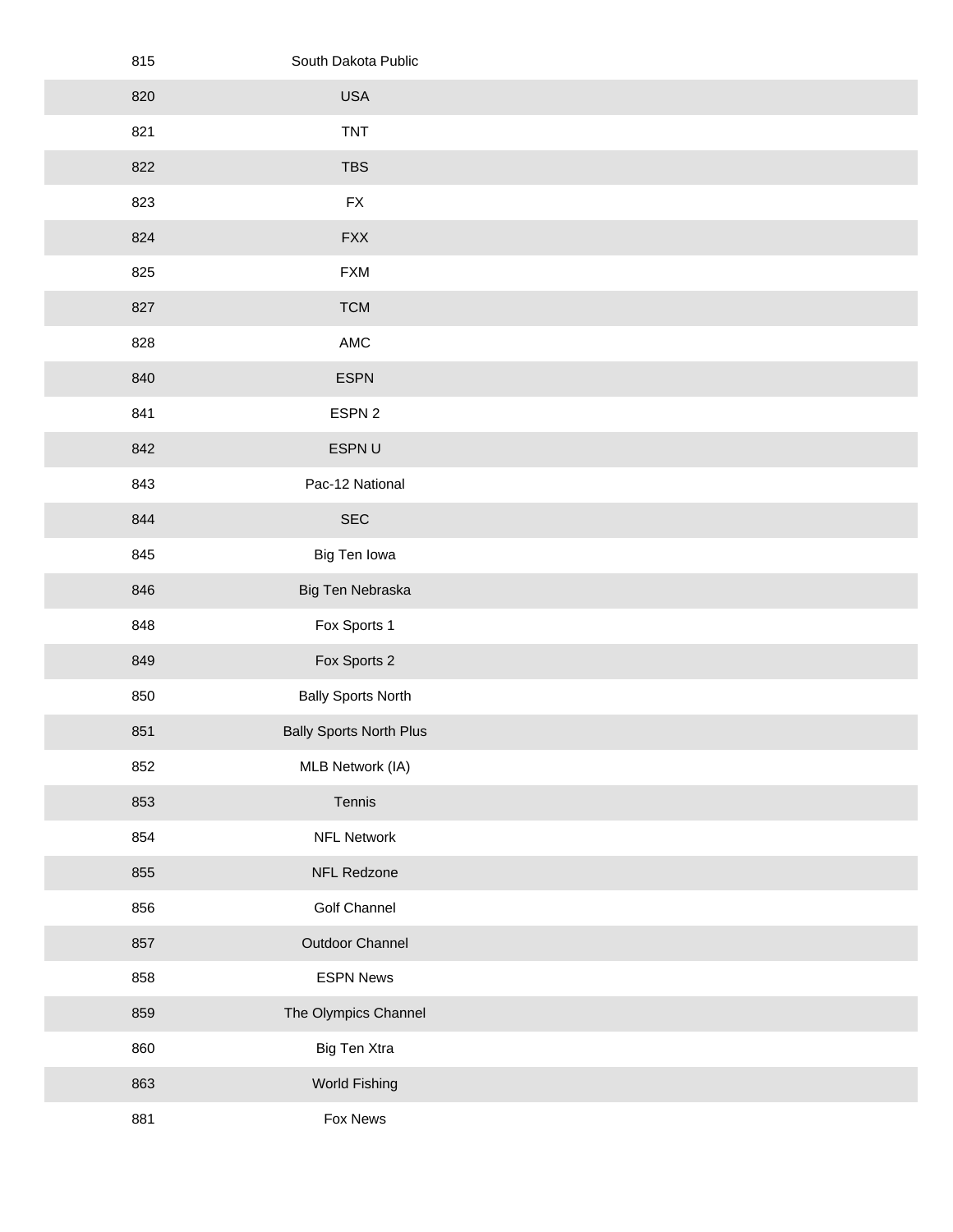| 882 | Fox Business News          |  |
|-----|----------------------------|--|
| 883 | ${\sf CNEC}$               |  |
| 884 | <b>CNN</b>                 |  |
| 885 | <b>Headline News</b>       |  |
| 886 | <b>MSNBC</b>               |  |
| 887 | The Weather Channel        |  |
| 889 | <b>BBC</b> America         |  |
| 901 | A&E                        |  |
| 902 | Discovery                  |  |
| 903 | <b>Animal Planet</b>       |  |
| 904 | <b>TLC</b>                 |  |
| 905 | $\sf ID$                   |  |
| 906 | Science                    |  |
| 907 | <b>Travel Channel</b>      |  |
| 908 | <b>Destination America</b> |  |
| 909 | American Heroes            |  |
| 910 | National Geographic        |  |
| 911 | Nat Geo Wild               |  |
| 912 | History                    |  |
| 913 | Viceland                   |  |
| 914 | <b>Game Show Network</b>   |  |
| 915 | TV Land                    |  |
| 916 | POP                        |  |
| 940 | Disney                     |  |
| 941 | Disney Jr.                 |  |
| 941 | Disney Jr                  |  |
| 942 | Disney XD                  |  |
| 943 | Cartoon Network            |  |
| 944 | Nickelodeon                |  |
| 945 | Nick Jr.                   |  |
| 946 | Nick Toons                 |  |